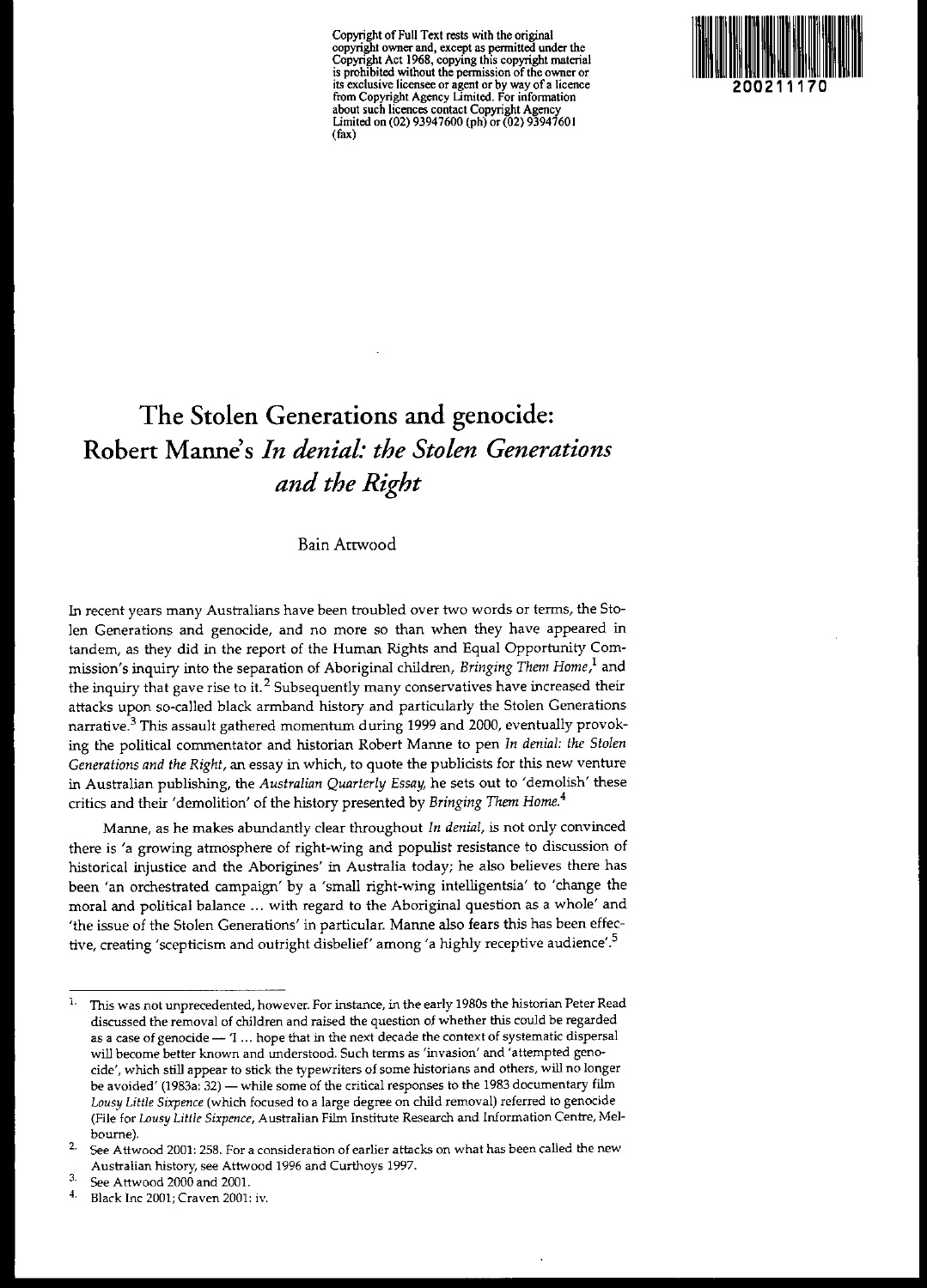## 164 ABORIGINAL HISTORY 2001 VOL 25

Manne's defence of the Commission's inquiry and its report proceeds in three ways. First, he seeks to expose the weaknesses in the conservative attack upon it by **revealing how much of what they say is flawed. Second, he reasserts its value: the** inquiry 'gave the victims of child removal a public voice', and the report enabled non-**Indigenous Australians 'to hear, for the first time, the voices of the victims and their sto**ries of abuse, bewilderment, disorientation, loneliness and pain' and so grasp what 'they had previously failed to understand or even to see'.<sup>6</sup> Third, he concedes the weaknesses in this historical account (which has led critics of the Stolen Generations **narrative to claim he has done a 'turnaround' and others to assert he has done an 'about** face')<sup>7</sup> and attempts to address these. There was, he says, 'a gulf between the seriousness of the moral issues involved and the thinness of the historical grasp'8 Most **importantly, we need to reconsider the report's representation of the manner in which children were separated, revise its estimates of the number of children separated, and refine its contention that this amounted to genocide. Children were separated in 'a wide variety of circumstances' and under a range of laws; placed in many different forms of care; variously treated, and suffered varying degrees of separation from their parents** and kin. In other words, they were not all forcibly removed from happy homes under racially discriminatory legislation, thrust into special institutions, cruelly used and denied contact with their families. Indeed, Manne insists, hardly any generalisation regarding those who were separated 'holds good'.<sup>9</sup> We should also acknowledge, he contends, that *Bringing Them Home* 'greatly exaggerated the numbers of children **involved': its claim that as many as one in three children were separated is 'certainly** wrong'; instead, an Australian Bureau of Statistics 1994 survey finding that one in ten Aboriginal children were separated between 1910 and 1970 is 'far more soundly based'. As for the numbers of children separated, it is 'probable that between 20 000 and 2 5000 Aboriginal children were separated from their families between 1910 and 1970', a much lower figure than the oft-quoted figure of 100 000 or even the other, commonly used estimate of 50 000. But this, Manne emphasises, is 'far from a trifling sum' because of 'the ripple effect of the removals on parents, siblings and extended families'.<sup>10</sup> Finally, he argues 'the plausibility of the discussion of the relationship between child removal **and genocide in** *Bringing Them Home* **was ... weakened' by its failure 'to distinguish** with sufficient clarity between [two] chapters of child removal', that of 'the pre-war ... age of eugenics, biological absorption and racial engineering ... [and that of the postwar era of] social and cultural assimilation': the former, which he identifies with two important administrators of Aboriginal affairs in the inter-war period, AO Neville in Western Australia and Cecil Cook in the Northern Territory, was 'driven by genocidal **intentions', the latter, which he associates with Paul Hasluck, Commonwealth Minister** for the Territories 1951–63, was not.<sup>11</sup>

**<sup>5.</sup> Manne 2001a: 4, 6, 31, 42, 44, 51, 67. 6. Manne 2001a: 29**, **24, 104**, **51**, **51**, **3** 

<sup>&</sup>lt;sup>6.</sup> Manne 2001a: 29, 34, 104. See also Manne 1998: 35.<br><sup>7.</sup> See for example Ralt 2001, Brunter 2001 and Slatt

**<sup>7.</sup> See, for example, Bolt 2001, Brunton 2001 and Slattery 200l.**

**<sup>8.</sup> MaIUle 2001a: 29.**

Manne 2001a: 2, 28. **10. MaIUl€2001a: 25, 27,29.**

<sup>11.</sup> Manne 2001a: 30, 38, 40.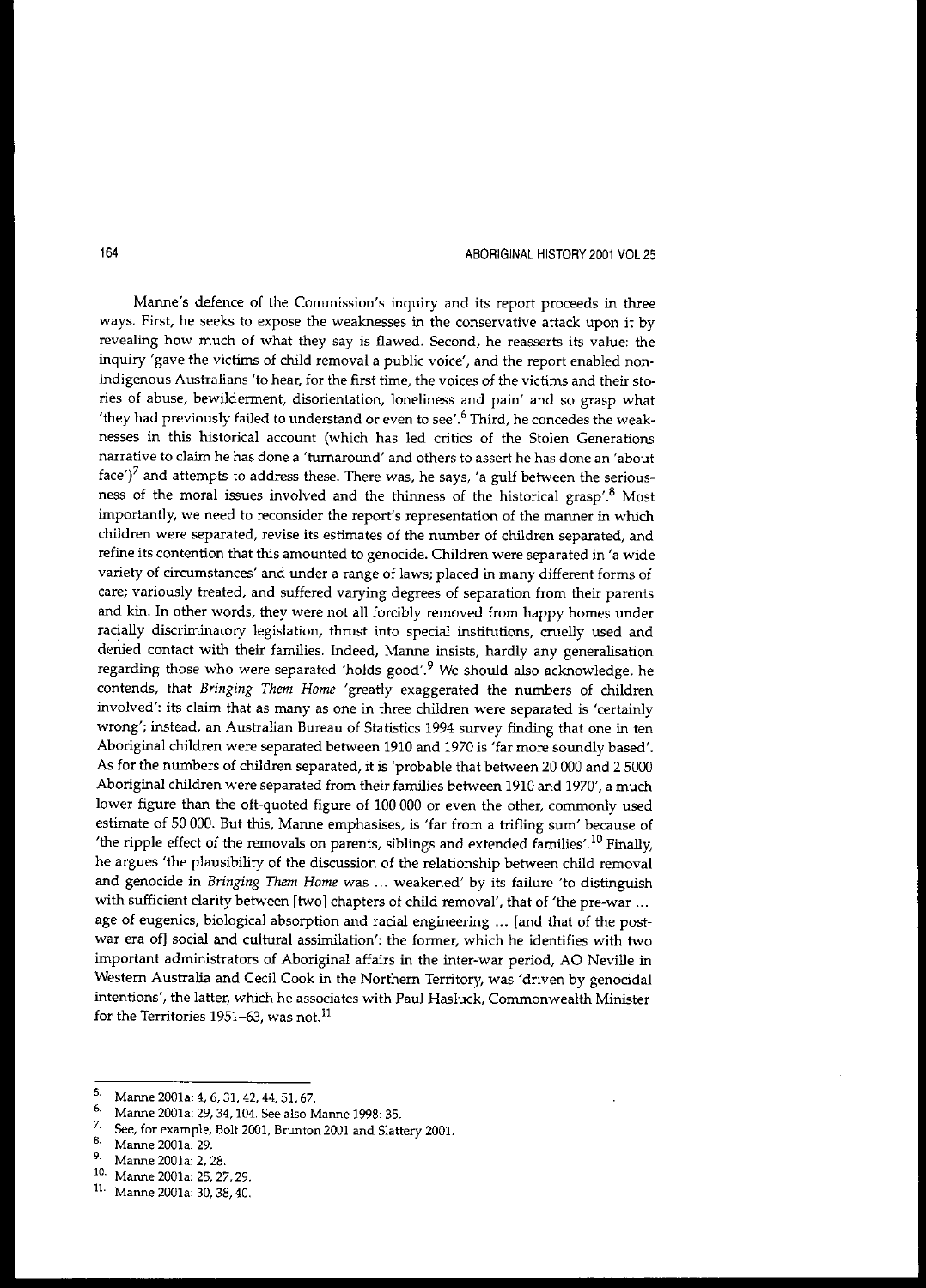**Much of Manne's attack on the conservative critics of the Stolen Generations narrative is persuasive. He readily demonstrates many of their criticisms of** *Bringing Them Home* **are Simply untenable, characterised as they are by poor reasoning, interpretive misconceptions, inadequate evidence and factual errors.t<sup>2</sup> More interestingly, Manne is** also able to show the nature of some non-Aboriginal testimony has, like that of the Sto**len Generations, changed in various respects over time. He does this by considering a series of oral history interviews with senior Northern Territory patrol officers con**ducted in the early 1980s, before the Stolen Generations achieved the prominence they **have come to have. 'Almost all', he contends, 'expressed shame and regret at the policy** they had been required to implement'.<sup>13</sup> As such, their perspective forms a stark contrast to that of other 'old men' who, in a heightened atmosphere of personal and political attacks, feel wounded and have struck out at those they regard as their **accusers.**

**In what amounts to his most telling consideration of such critics, Manne examines** a man who belongs not to the generation of these elderly men but to that of the sons -Douglas Meagher, who headed the Commonwealth's legal team in the Cubillo and Gunner case in the federal court (1996-2000), and whose father was chairman of the Aborigines Welfare Board and Minister for Aboriginal Affairs in Victoria in the 1960s. Manne tells a story that suggests Meagher's investment in scrutinising the Stolen Generations narrative was informed by a desire to defend his father's honour and that this **rendered him 'both prejudiced and blind' in important respects. In the course of** addressing a *Quadrant* seminar, 'Truth and Sentimentality', in September 2000, shortly **after the Commonwealth's triumphant victory in the Cubillo and Gunner case, a senti**mental Meagher attacked what he called an 'appalling slur' in *Bringing Them Home* - a claim a holiday program for Aboriginal children devised by the Aboriginal singer and activist Harold Blair, and supported by, among others, Meagher's father, had entailed the permanent separation of Aboriginal children from their parents. Meagher told his audience he could not 'believe that Harold Blair [an occasional visitor to Meagher's childhood home] would have lent his support to such a scheme; nor that [his] father **would have done so'. This claim, he continued, was typical of the 'dreadful accusations** ... against the men and women who formed and implemented the policies of that era'.<sup>14</sup> **And yet, Manne is able to show, by a careful discussion of historical evidence, there is** some truth in *Bringing Them Home's* account of this matter and that, like so many of the **conservative attacks on the Stolen Generations narrative, Meagher's impassioned broadside does not rest on any research of the contemporary historical record.**

Meagher's approach to the Stolen Generations has greater significance than this, however. Like Justice O'Loughlin, the presiding judge in the Cubillo and Gunner case, **he is also, Manne suggests, a good example of a decent Australian who has a poor** understanding of the nature of racism and who seems 'incapable of seeing the injustice done to the Aborigines' in the past. Racism, in the eyes of those like Meagher, merely **consists of attitudes, beliefs or acts that treated Aboriginal people as inferior and discriminated against them accordingly. This ignores, Manne convincingly argues, the**

<sup>12</sup> Manne 2001a: 35, 47-57, 67-71.

**<sup>13.</sup> Manne 2001a: 42-4.**

**<sup>14.</sup> Manne 200la: 86-90.**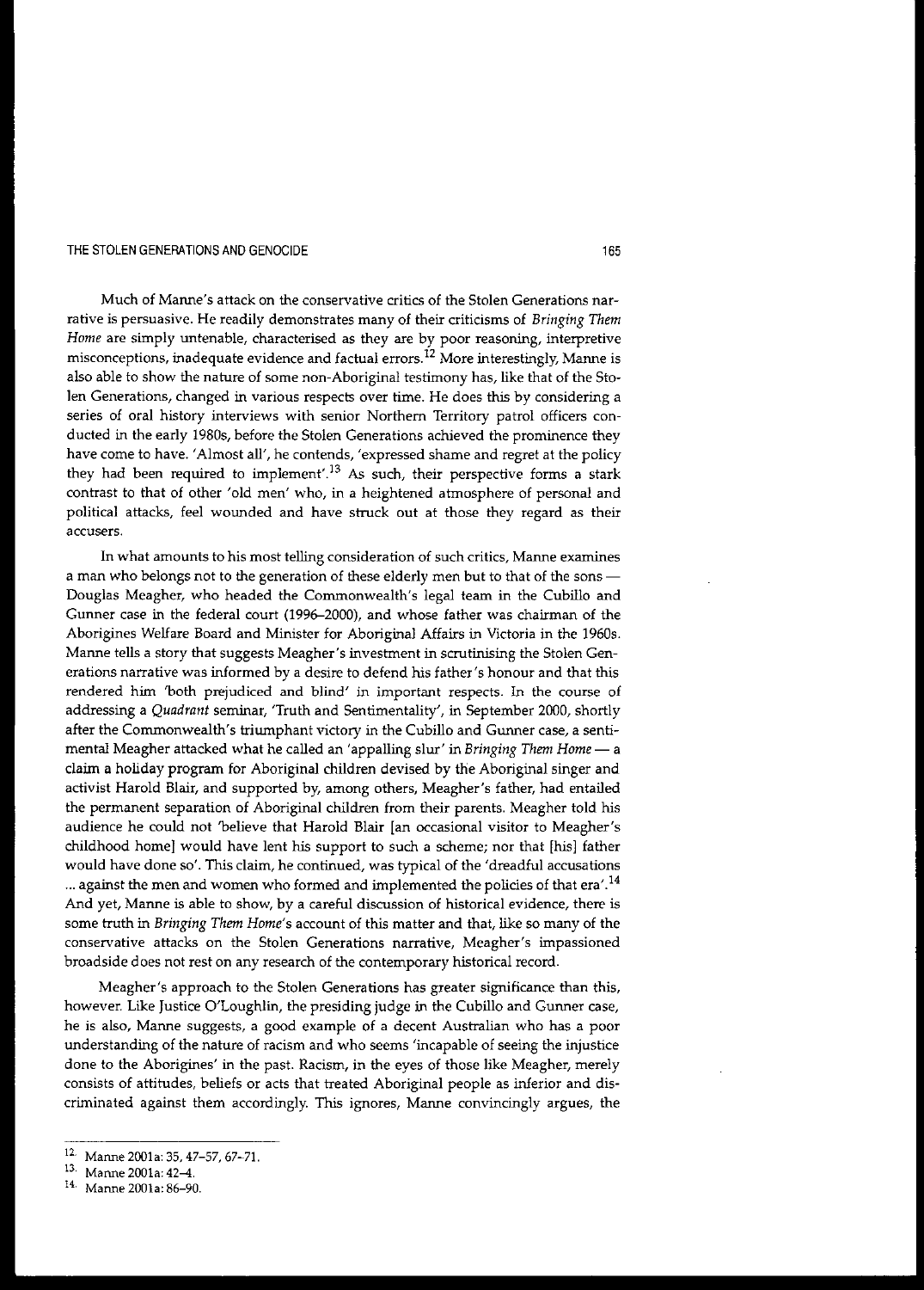### 166 ABORIGINAL HISTORY 2001 VOl25

ways in which an ostensibly benevolent welfarism was akin to racism. Echoing an argument previously made by Peter Read,<sup>15</sup> Manne points out that 'even among the kindest of human beings involved in the removal process, [there were] ways of thinking ... dis**figured by the all-pervasive racism of the times'; few, if any Australians in the pTe-war era could 'emancipate themselves' from 'racist ways of thought'. This, he argues, 'is** probably the most important lesson [this history] has to teach - namely how almost **no-one was able to see through the kind of racism' that underpinned the practice of** removing Aboriginal children from their families and communities.<sup>16</sup> The evil lies, he seems to suggest, in the *thinking* and the *attitudes* of our forebears rather than some lack of moral sensibility (as is often claimed).

Manne's reassessment of *Bringing Them Home* is both necessary and helpful, all the **more so because of his prominent role as a public commentator who has championed** the Stolen Generations in recent years. As he points out, the Human Rights and Equal **Opportunity Commission inquiry's claim that as many as one in three children were** removed between 1910 and 1970 is quite untenable, while the 100 000 is an entirely spu**rious figure, the result of a journalist's misunderstanding of an observation by Peter** Read<sup>17</sup> but then bandied about during the Commission's inquiry and repeated on a number of occasions since.<sup>18</sup> Manne could well be right that one in ten Aboriginal children were separated nationally (though one might doubt whether such a calculation **furthers our understanding of the impact of removals on Aboriginal communities given there were, as he acknowledges,19 such marked regional differences in government policies and practices regarding separation). Likewise, he is correct in pointing out** *Bringing Them Home* tended to conflate 'separation' and 'forced removal' and so **obscured the range of circumstances in which Aboriginal children were taken from** their parents or kin, the various reasons for which they were separated, and the differ**ent experiences they later had. <sup>20</sup>**

**This said, there are several weaknesses evident in Manne's important essay. He weakens the force of his assessment of the conservative critics by becoming unduly** polemical: he asserts rather than argues for or evidences his principal thesis - that there has been an orchestrated and effective right-wing campaign against the Stolen **Generations narrative and this amounts to 'historical denialism'. There can be little** doubt conservatives have been greatly troubled by the Stolen Generations history, and by historical scholarship in the area of Aboriginal history more generally, and have mounted many attacks upon this history-making, but it is questionable whether this amounts to a 'campaign' in the sense of a highly organised, tightly knit and well coordinated form of activity. Certainly, Manne does not make a persuasive case here, though **there was an opportunity to do so.21 One should also note, however, that the conserva**tives have their own, parallel 'conspiracy theory' regarding the so-called 'left-wing

<sup>15.</sup> Read 1983a: 30; 1983b: 20.

<sup>16.</sup> Manne 2001a: 78-9, 84, 92-3.

**<sup>17.</sup> Edwards and Read 1990: xvii.**

**<sup>18.</sup> See Attwood 2001: 255-6.**

<sup>19.</sup> Manne 2001a: 25-7.

**<sup>20.</sup> See Attwood 200L 207-10, for similar criticisms of the Stolen Generations narrative produced in recent years.**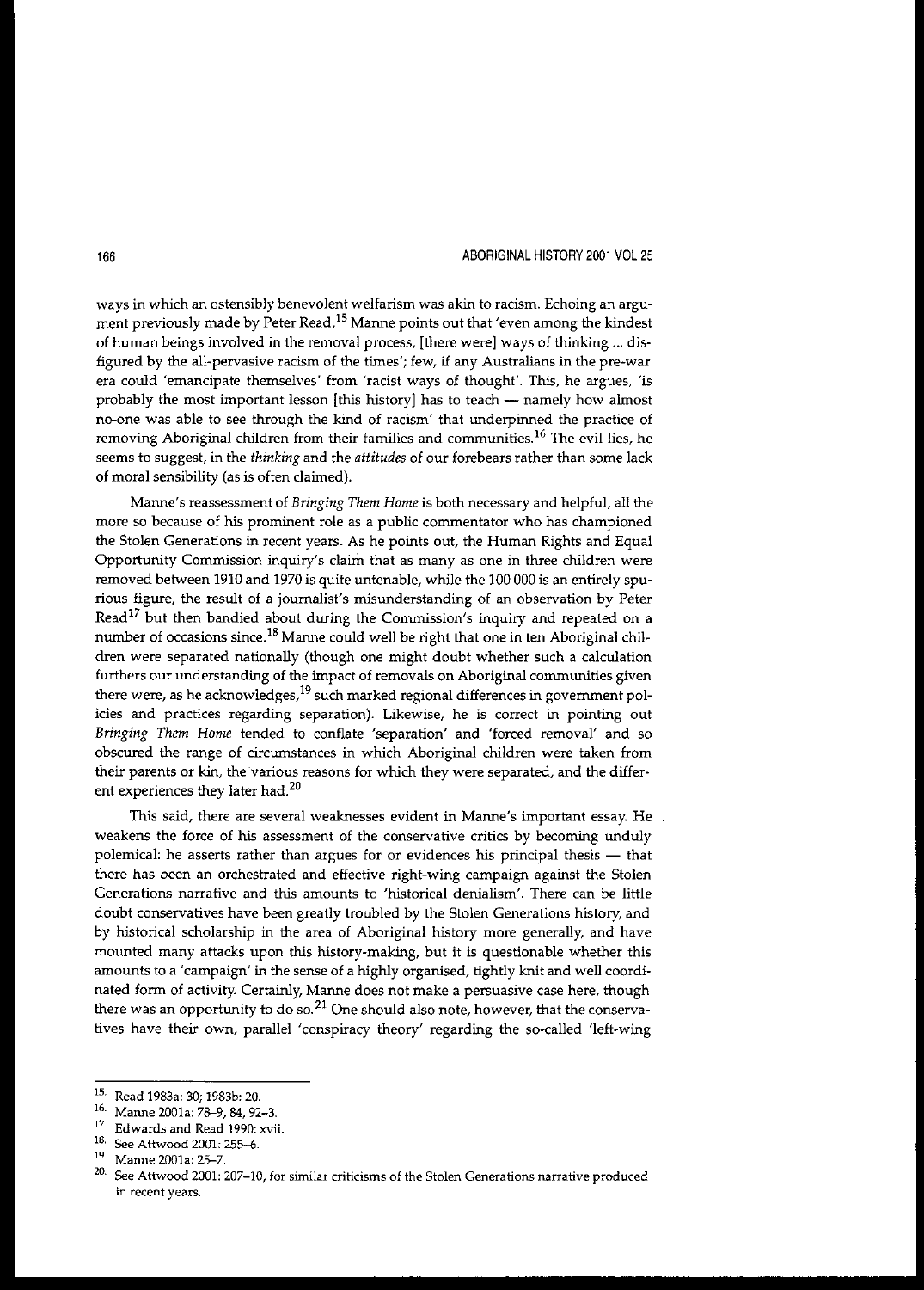historians' whose work they attack, $22$  and both accounts of the other are overdetermined and so tend to be parodies.

Manne might have spent more time developing an analysis of what drives those he labels as 'right-wing'. (Only at the close of his essay does he offer some suggestions, the most important explanation being that '[elver since the early 1970s Australians have been struggling to come to terms with the crimes committed during the settlement of **their country and with the ways in which the Aborigines were treated by governments** and society after the dispossession was complete').<sup>23</sup> Consequently the nature of their **broader project, inasmuch as the writings of this disparate group of conservatives could** be said to have any single goal, is left unclear. Nor is it really evident why Manne **accuses these critics of 'denialism'. Any discussions of this kind will invariably be con**ducted against the backdrop of the assault upon David Irving's infamous claims regarding the Holocaust (and the term has been used and misused a great deal **recently), but Manne muddies the waters when he refers to 'an Australian version of historical denialisrn,.24 This obscures rather than clarifies what precisely these critics** have done or are doing, and the grounds upon which and the reasons why they might be doing it.

**The most important weaknesses in Manne' 5 account lie, however, in his historical treatment of both the Stolen Generations narrative and genocide. First, his account of** the emergence of the narrative is misleading; though there can be no doubt that this history only gained a large public audience as a result of *Bringing Them Home,* knowledge of this past was much greater than Manne allows. Beginning in the early 1980s, the separation of Aboriginal children became the subject of much public history-making by the **Stolen Generations themselves, historians, film-makers, curators, and so on, and had** taken the form of autobiographies, family histories, academic studies, poetry, songs, films, exhibitions and so forth, which had penetrated the public realm.<sup>25</sup> Manne barely mentions this and largely overlooks the academic studies done in the 1980s and early 1990s as well as the Aboriginal autobiographies and oral testimonies published during **the same period. Nor does he refer to more recent scholarly work, the most important of** which is Anna Haebich's general history, *Broken circles: fragmenting Indigenous families 1800-2000.* As a result, he perpetuates a major misconception, shared by the critics of the Stolen Generations narrative (and nearly all public commentators): that *Bringing Them Home* (and legal cases such as Cubillo and Gunner) constitutes the cornerstone of historical study and knowledge of the removal of Aboriginal children.

**Second, Manne has not grasped the fact that the Stolen Generations narrative is not so much a history as it is a collective memory. This is, perhaps, unsurprising. He has** little if any scholarly interest in understanding (and so representing) the process

**<sup>21.</sup> For example, instead of savaging former cadet patrol officer, Colin Macleod, Manne might have more carefully researched the ways in which Macleod's 1997 memoir,Patrol** *in the Dreamtime,* **was repeatedly (mis)used by the critics, including the Conunonwealth government (2001a: 44-7, 108); note, however, that Manne's suggestion that Prime Minister John Howard 'invited Colin Maeleod to Canberra to discuss Aboriginal child removal' is incorrect.**

**<sup>22.</sup> Reynolds 2001.**

**<sup>23.</sup> Manne 2001c: 102-3.**

**<sup>24.</sup> Manne 2oo1a: 105.**

**<sup>25.</sup> See Attwood 2000 and 2001** *passim* **for a discussion of this.**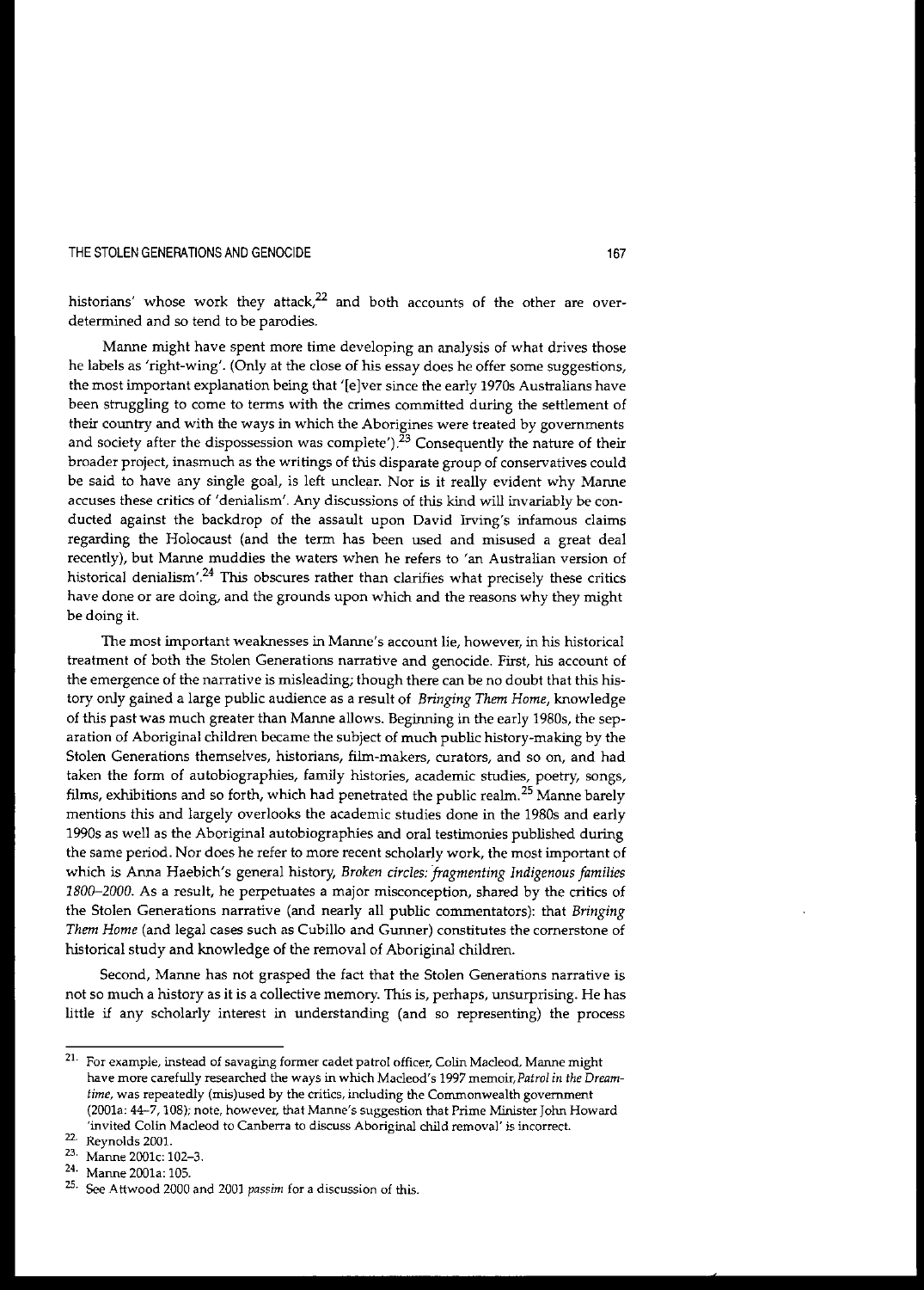#### 168 ABORIGINAL HISTORY 2001 *VOl25*

**entailed in 'working up' a historical narrative - one suspects that, like the conservative critics, he thinks such an approach smacks of 'postrnodemisrn/<sup>26</sup> - and he privileges** 'top-down' rather than 'bottom-up' accounts of cultural and political change. There are **a few signs in** *In denial* **that he now realises the narrative cannot be treated as a conven**tional history - for example, he observes that 'the term "Stolen Generations" had come [to be] for Aboriginal Australians ... a way of referring, in a kind of moral shorthand, to **a common and collective tragedy,27 - but his understanding of collective memory and its relationship to history remains quite limited. Consequently, he has become a rather** puzzled and therefore confused champion of the Stolen Generations narrative.

Something of this is evident in his treatment of autobiographical testimony. He **has come to realise this can be a highly problematic source, though his assertion in In** *denial* that 'lilt could have defused much subsequent criticism if [the Human Rights and Equal Opportunity Commission inquiry] had more explicitly acknowledged in its **report something** *anyhow obvious* **to** *commonsense,* **namely that ... the memories of some members of the Stolen Generations ... were likely to have been simplified and even dis**torted with the passage of time<sup> $28$ </sup> is disingenuous. He failed to grasp this earlier, and **even now his approach to historical sources that draw upon memory remains somewhat naive, as his treatment of aspects of Loma Cubillo's story reveals.<sup>29</sup> He seems** reluctant to accept the dangers of unduly relying on (auto)biographical sources; like *Bringing Them Home,* he devotes considerable space in *In denial* to the telling of four per**sonal stories of the Stolen Generations. 'The assessment of the arguments involved in** [this debate] carmot take place in a vacuum', he asserts. 'Without stories, the under**standing of child removal ... is in danger of becoming far too abstract and remote,.30** Like a recent retelling of Lowitja O'Donoghue's story by the journalist Stuart Rintoul, 31 there can be no denying the emotional power of personal stories, $32$  nor that they have often been well told, but biography should not be asked or required to bear the burden of *explanation* traditionally shouldered by history. The cost of this erroneous expectation has been made plain by the narratives produced by both the HREOC inquiry and the Cubillo and Gunner case: it is one thing for Aboriginal narrators to play the role of bearing witnesses, another to demand that their histories perform a task traditionally undertaken by historical research and analysis. Here Manne tells these stories but offers little by way of exegesis.<sup>33</sup>

**In his treatment of genocide, Manne focuses on eugenicist policies of absorption,** in particular those advocated by Neville and Cook. Recently Marme has remarked that

**<sup>26.</sup> See re-publication of a section of Attwood 2000 under the heading 'Lies, Damned Lies and** ... **postmodemist historiography',** *Quadrant,* **March 2001: 21.**

<sup>27.</sup> Manne 2001a: 82.

**<sup>28.</sup> Manne 2001a: 30, my emphasis.**

**<sup>29.</sup> Manne 2001a: 19-20. Manne also misconstrues some of Geraldine Briggs' testimony (2001a:** 13) as a result of relying on Stuart's Rintoul oral history (1993). See Attwood 2001: 253 for a **discussion of the latter.**

**<sup>30.</sup> Manne 2001a: 6.**

**<sup>31.</sup> Rintoul2001.**

**<sup>32.</sup> At the launch of** *In denial* **in Melbourne, 6** April 2001, **several speakers praised what they called Manne's approach of 'the head' and 'the heart'.**

**<sup>33.</sup> Manne 2001a: 6-24.**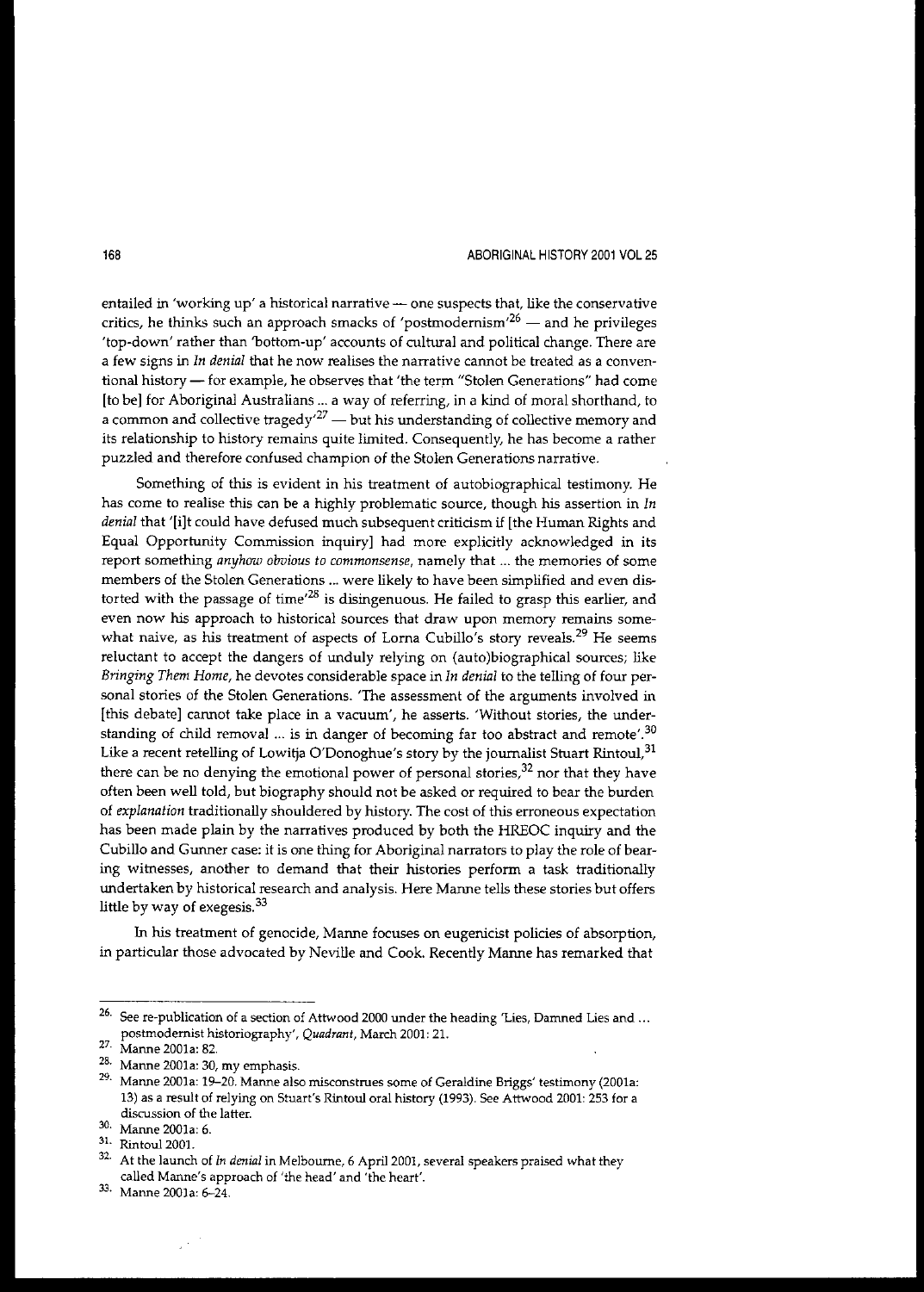it was a statement of NeviJIe's (to the first national conference of administrators of Aboriginal Affairs in 1937) that first 'plunged [him] into serious study' of this country's Aboriginal past:

'Are we going', Neville asked, 'to have a population of one million blacks in the **Commonwealth or are we going to merge them into our white community and evenrually forget that there were any Aborigines in Australia?'. Neville's rhetori**cal question struck me with the force of lightning. Was he really advocating a policy for the disappearance of the Aboriginal people? Was *this* not a clearly genocidal thought? ... I discovered that Neville's idea of merging or absorbing the so-called 'half-caste' Aborigines into the European population by a process of encouraged inter-breeding had won the approval of the delegates to the confer**ence.<sup>34</sup>**

Comments such as Neville's are undoubtedly striking, and they have a particular **resonance for those familiar with the more or less contemporaneous history of Nazi Germany's persecution of the Jews.<sup>35</sup> However, one can readily make a number of errors when they are one's point of departure and focus. First, these statements of intent** can be mistaken for action(s). As Inga Clendinnen has noted in the course of discussing **Manne's essay, '[i]ntentions matter' but so, too, do outcomes and 'the connections [between them] are not always evident,.36 Manne seems convinced Neville and Cook won broad acceptance for their eugenicist policies and were able to implement them, 37** yet what Clendinnen would call a close reading of the historical record of *actions* does **not support this claim. Manne not only posits a simple casual relationship between** intentions and actions, however; he does little if anything to examine the nature of poli**cymakers' and administrators' intentions, being inclined instead to reach (for) a moral judgement about individual historical actors or their actions rather than striving to understand broad and complex historical contexts.<sup>38</sup>**

Manne also makes a mistake when he overlooks the deep and profound historical continuities between the thinking that underpinned the policies of (biological) absorption and (cultural) assimilation. Although there were differences, it is doubtful that they **were truly 'fundamental,.39 Hasluck was, so to speak, a son of Neville; his approach to** assimilation no more envisaged the long-term survival of a vibrant Aboriginality than his predecessors did.<sup>40</sup> By defining racism in the narrow (biological) terms that he does and by emphasising absorptionist policies as the primary example of genocide, Manne **distracts attention from assimilation as a form of racism that was (and is) of much** longer standing in Australia. Neville and Cook's proposals at the 1937 conference do **not seem at all novel when placed in the context of the policies that various** governments had already been pursuing, for example the NSW Aborigines Protection Board's policy of 'dispersal'.

**<sup>34.</sup> Manne 2001b. Elsewhere, Manne has written of this 1937 conference: 'If there exists a more terrible moment than this in the history of the twentieth-eentury Australian state than the Canberra conference of** April 1937, **I for one do not know where it is to be discovered' (1998: 31).**

**<sup>35.</sup> See, for example, Moses 2001.**

**<sup>36.</sup> Clendinnen 2001: 26.**

**<sup>37.</sup> Manne 2001a: 38-40, 64-5, 78.**

<sup>&</sup>lt;sup>38.</sup> Krygier 2001.<br><sup>39.</sup> Marse 2001.

**<sup>39.</sup> Manne 2001a: 40.**

**<sup>40.</sup> See, for example, Rowse 1989.**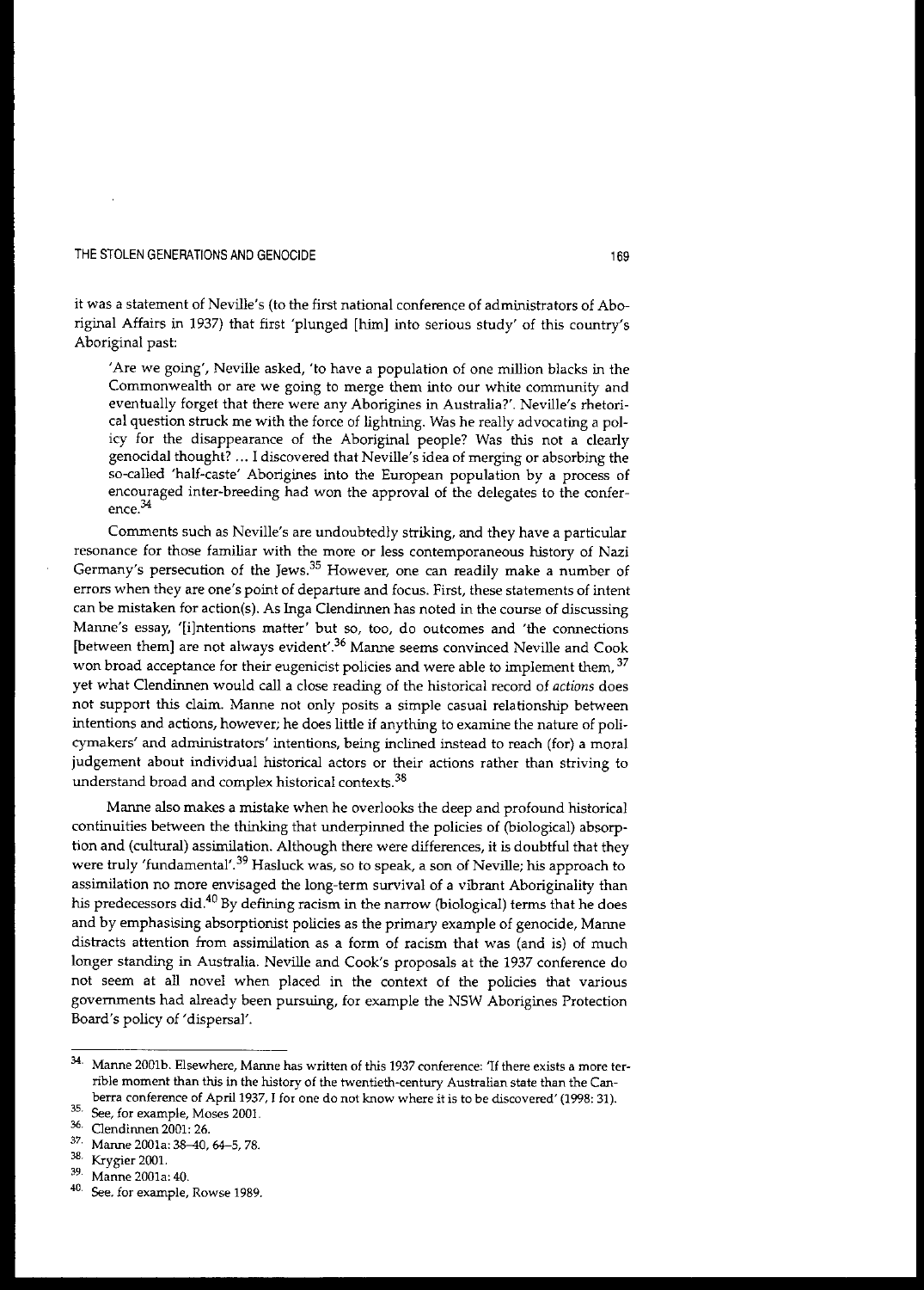#### 170 ABORIGINAL HISTORY 2001 VOL 25

**If we are to consider seriously the question of genocide in relation to the removal** of Aboriginal children, we can only do so by exploring the broader historical circumstances in which it occurred, paying particular attention to the assumptions of governments and settler Australians regarding the future of Aboriginal people and to the nature of Commonwealth and State policies from the turn of the century (when discriminatory legislation was passed by nearly all legislatures) to the end of the 1960s (when assimilation was supposedly abandoned as a goal) and to their relationships to Aboriginal people which was itself the product of the relationships between Aborigines **and settlers on the colonial frontier and the later, ongoing dispossession and displace**ment. There is a considerable body of historical evidence which suggests that across the first 50 or more years of last century governments and/or the majority of Australians either: (i) *anticipated* the demise of 'the Aborigines' or Aboriginal communities and Aboriginality because they assumed that the former were 'a dying race' or/and that the latter was incompatible with modem Australian society; or/ and (ii) *wished* that Aborigines would disappear because they held that Aboriginality was worthless and its bearers an embarrassing presence; or/and (iii) *implemented* policies that aimed to destroy Aboriginality by breaking up Aboriginal families or communities and 'dispers**ing' Aborigines into the general community where they were to be 'merged' because it** was held that the future was 'white' and this was 'for their own good'; or/and (iv) pursued policies that did not *aim* to break up Aboriginal communities and destroy Aboriginality but which nevertheless had, they knew, this *effect.* The outcomes of each **of these phenomena was, no doubt, neither simple nor transparent, hut each implies a** certain kind of relationship between indigenous and non-Indigenous Australians that **tmdoubtedly had serious consequences for Aboriginal people, whether or not these were necessarily intended or even clearly envisaged by settler Australians or their govemments.<sup>41</sup>**

If this is a fair summary of attitudes to Aboriginal people or Aboriginality and approaches in Aboriginal affairs over much of the twentieth century, we can ask how we might conceptualise and, thereby, understand them. In particular, is it helpful to consider in terms of genocide? As Manne observes in his essay, '[flor a people that has not yet come to terms with the extremity of what it has done to the indigenous popula**tion of Australia, discussion of genocide and the Stolen Generations was never going to be easy,.42 Indeed, as the response to this essay has again revealed, there is a rush to dismiss consideration of genocide in Australia even before arguments have been or can be** properly mounted or presented. There are reasons for this other than or further to the one Manne suggests, most importantly the way in which genocide is commonly imag**ined or understood. In considering Manne's discussion of genocide and the Stolen Generations, Clendinnen has commented:**

**I am reasonably sophisticated in various modes of intellectual discussion, but** when I see the word 'genocide' I still see Gypsies and Jews being herded into trains, into pits, into ravines, and behind them the shadowy figures of Armenian

**<sup>41.</sup> Here I am drawing on the important essay by Tony Barta in which he urges an approach to genocide that replaces the conceptual emphasis upon intention (or purpose, motive,** policy or **planning), particularly those of individuals but also of the state, with one that focuses upon 'sets of relationships' in any given society (1987: 238-9).**

<sup>42.</sup> **Manne 2001a: 41.**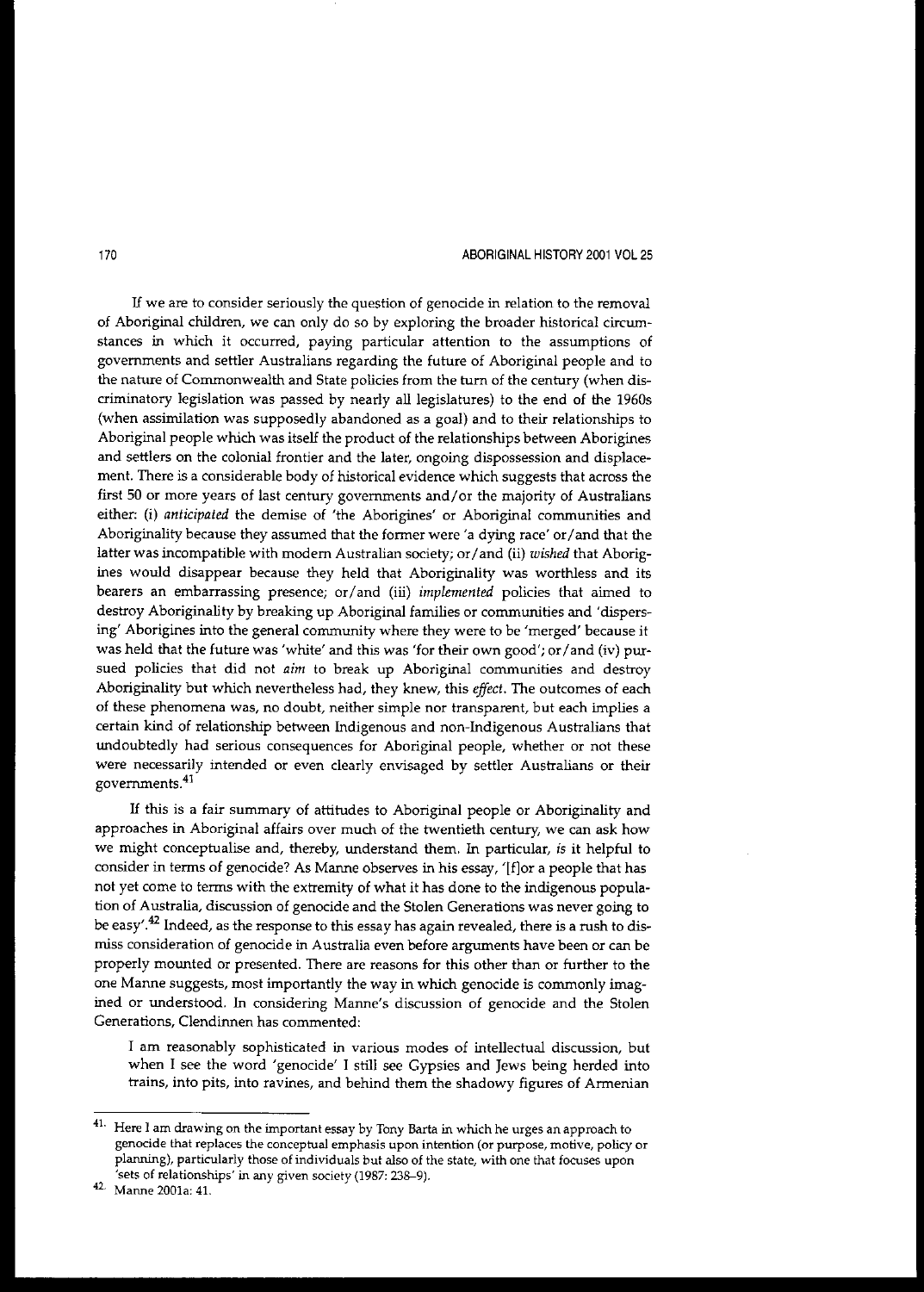women and children being marched into the desert by armed men. I see deliberate murder: innocent people identified by their killers as a distinctive entity being done to death by organised authority.<sup>43</sup>

**In other words, though she acknowledges the point (which Manne among others** have made) that the 1948 United Nations Convention on the Prevention and Punishment of the Crime of Genocide defines genocide more broadly than acts of killing, application of the term to Australia's history makes no sense to Clendinnen (and, she argues, to many others). She contends that 'the persistent invocation of the term "genocide'" has not only been 'ill-judged' but also a 'moral, intellectual and (as it is turning out) a political disaster'.<sup>44</sup> As far as the short term goes, there is no gainsaying **Clendinnen's contention regarding the political consequences. However, the concept of** genocide, I am suggesting, *might* still be useful to us in the historical task of imagining and so understanding the past of our forebears (and therefore, in time, it might have beneficial political outcomes). There are too few historical studies that have **methodically considered the implications of non-indigenous attitudes and approaches** to Aborigines and Aboriginal affairs. It must be hoped that *In denial* or the subsequent debate will provoke historians to undertake these.

## **Acknowledgements**

**I am indebted to Liz Reed for her comments on a draft of this article. An earlier version** appeared in the review section of the *Australian Financial Review,* 1 June 2001.

## **References**

- Attwood, Bain 1996, 'Mabo, Australia and the end of history', in Bain Attwood (ed.), *In the age ofMabo: history, Aborigines and Australia,* Sydney: 100-16.
- 2000, 'A matter for history', *Australian Financial Review,* 15 Dec.
- 2001, ' "Learning about the truth": the Stolen Generations narrative', in Bain Attwood and Fiona Magowan (eds), *Telling stories: Indigenous history and memory in* Australia and New Zealand, Sydney: 183-212, 241-60.
- Barta, Tony 1987, 'Relations of genocide: land and lives in the colonisation of Australia', in lsidor Wallimann and Michael N. Dobkowski (eds), *Genocide and the modern age: etiology and case studies ofmass death,* Weslport: 237-51.

Black Inc 2001, Press release for the *Australian Quarterly Essay,* Issue 1.

Bolt, Andrew 2001, 'At last a confession about the stolen "generations"', *Herald Sun, 29* Mar.

Brunton, Ron 2001, 'The stolen reputation', *Age,* 4 Apr.

Clendinnen, Inga 2001, 'First contact', *Australian Review ofBooks,* May: 6-7, 26.

- Craven, Peter 2001, 'Introduction', in Robert Manne, 'In denial: the Stolen Generations and the Right', *Australian Quarterly Essay,* Issue 1, Melbourne: iii-vi.
- Curthoys, Ann 1997, 'Entangled histories: conflict and ambivalence in non-Aboriginal Australia', in Geoffrey Gray and Christine Winter (eds), *The resurgence ofracism: Howard, Hanson and the race debate,* Melbourne: 117-28.

<sup>43.</sup> Clendinnen 2001: 7,26.

**<sup>44.</sup> Clendinnen 2001: 7.**